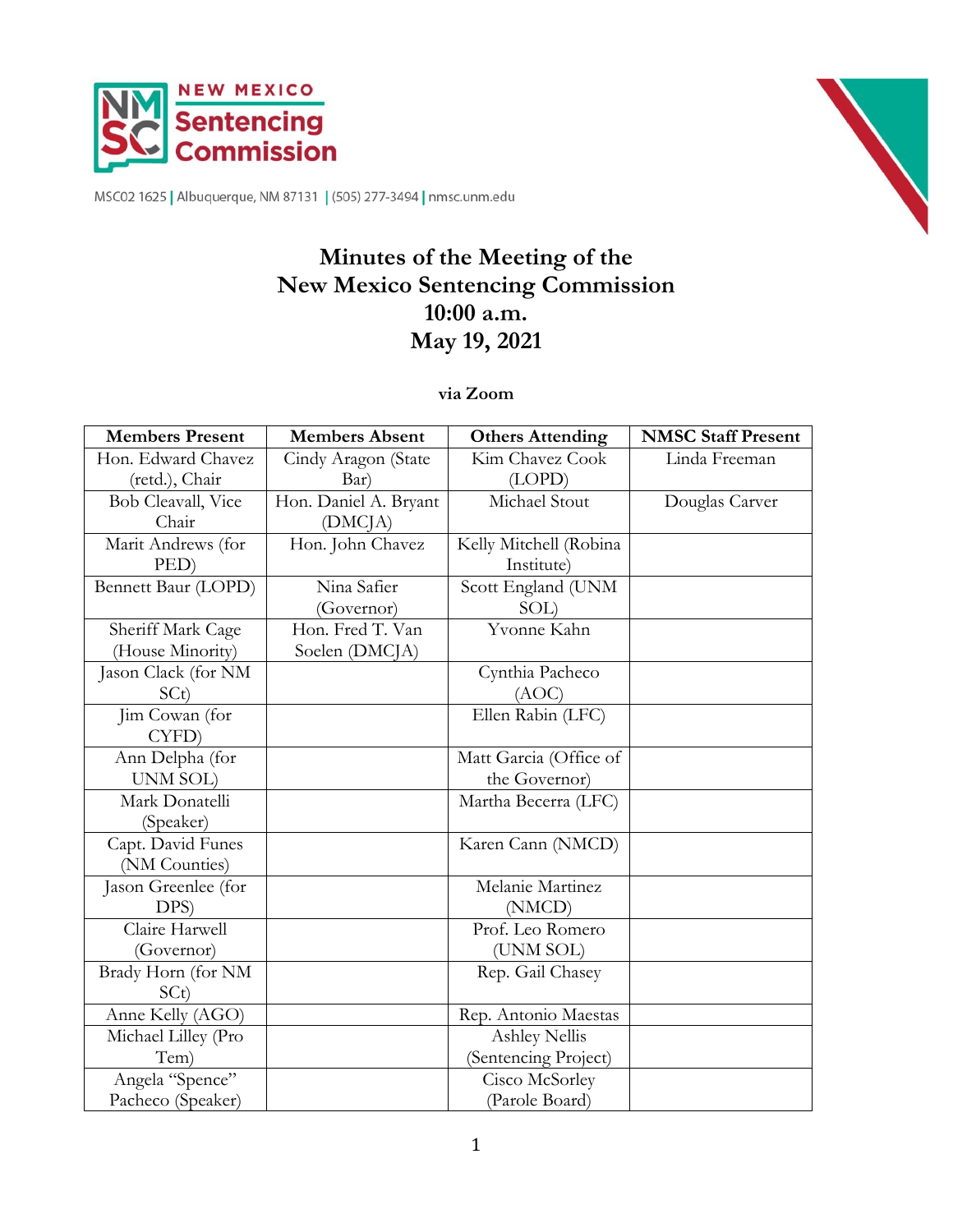| David Schmidt (Pro   | Jonathan Ibarra   |  |
|----------------------|-------------------|--|
| Tem)                 | (LOPD)            |  |
| Martin Suazo (Pro    | Jason Rael (LOPD) |  |
| Tem)                 |                   |  |
| Alisha Tafoya Lucero | unknown phone)    |  |
| (NMCD)               | number)           |  |
| Clint Wellborn       |                   |  |
| (NMDAA)              |                   |  |
| Ron West (Senate     |                   |  |
| Minority)            |                   |  |
|                      |                   |  |

**I. Welcome and Introductions.** The meeting began at 10:03 a.m. Chair Justice Edward Chavez (retd.) welcomed members, guests, and staff to the meeting.

**II. Approval of minutes for the April 15, 2021 meeting.** The minutes of the meeting were approved by unanimous vote.

## **III. Staff Report.**

Linda Freeman, Executive Director, New Mexico Sentencing Commission (NMSC), informed the Commission that it had been a busy month. The series of webinars on criminal justice matters relating to the crime reduction grants have been continuing. She informed the Commission that the process had begun to hire more staff for the NMSC, both to fill vacancies and to help with the Criminal Code update. She also noted that meetings to work on the Commission's strategic plan would be held soon. Additionally, she informed the Commission that applications had been solicited for the next round of crime reduction grants; five have been received and will be reviewed at the upcoming meeting of the Grants Committee. One of the applications was from a new Judicial District, which indicated that outreach efforts were working.

Chair Chavez informed the Commission that he had been speaking with the Administrative Office of the Courts about the DataXchange platform to ensure that it fulfills the needs of the Commission.

# **IV. Criminal Code Revision and Trends in US Criminal Sentencing.**

Chair Chavez informed the Commission that the principal purpose of the meeting was to discuss how the Commission was going to manage the task given to it by Rep. Gail Chasey and the Legislature with a \$500,000 appropriation to rewrite or update the Criminal Code and related statutes. He said that it was important that the task took a bipartisan approach.

Executive Director Freeman introduced Kelly Mitchell, Executive Director, Robina Institute of Law and Justice, University of Minnesota, informing the Commission that the Robina Institute was working with Commission staff to explore topics such as what the felony and misdemeanor framework was in other states, which states had something equivalent to a high misdemeanor, and what the best practices for sentencing were nationally.

Ms. Mitchell thanked the Commission for inviting the Robina Institute to help in its work. She informed the Commission that the Robina Institute performed research in the areas of sentencing, parole, and probation, conducting comparative work across states. Rather than having a pre-set list of recommendations that they feel a state should adopt, the Institute looks at what is working and what is not, and where gaps might be.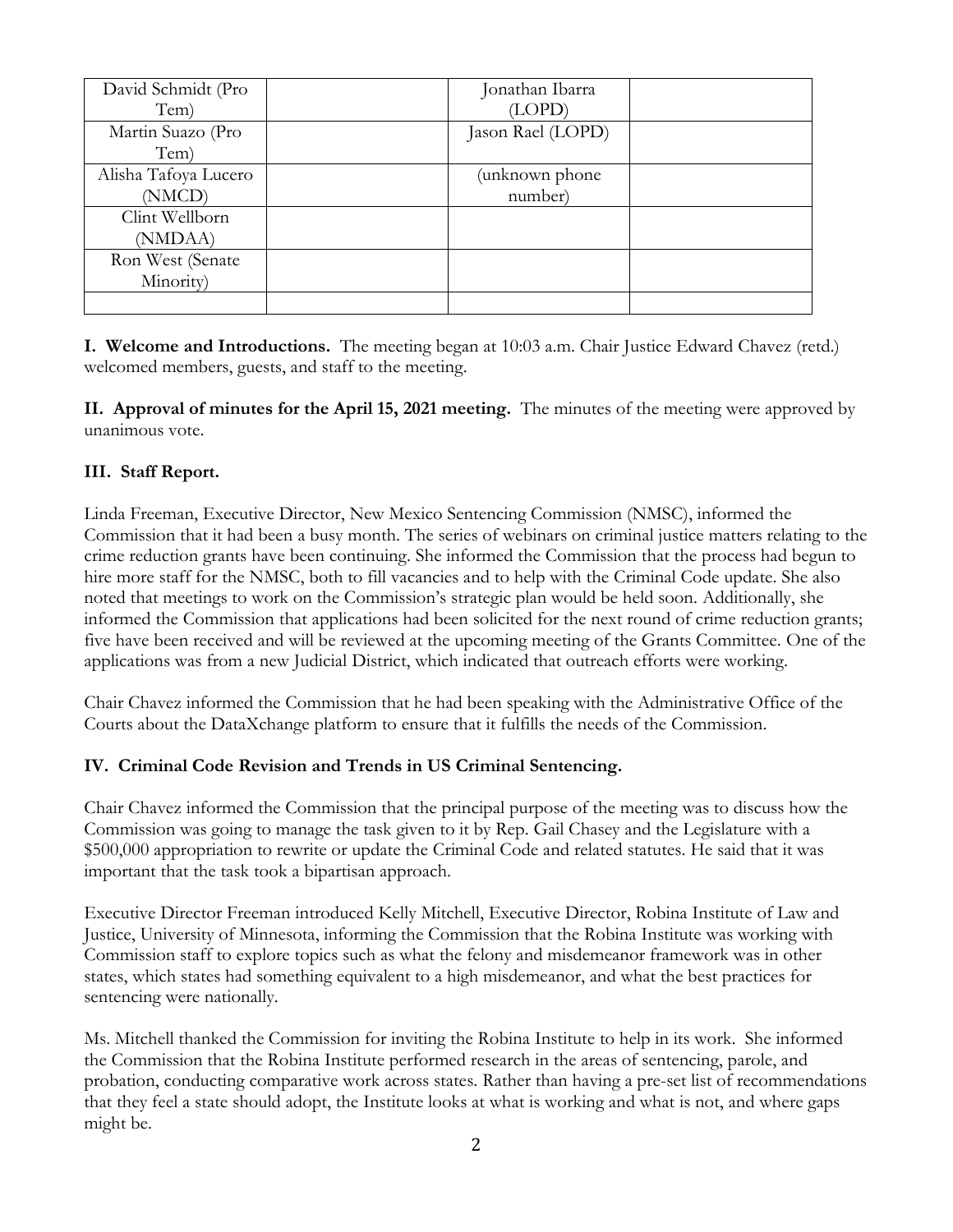#### **V. Revision of the Criminal Code in the 1980s.**

Prof. Leo Romero, University of New Mexico School of Law (UNMSOL), discussed the efforts he undertook to reform the Criminal Code in the 1980s. The Legislature's Criminal Justice Committee wanted the reform as there was concern that new statutes enacted since the last compilation of the Criminal Code in 1963 had created problems with the courts, prosecutors, and public defenders. Additionally, many criminal laws had been passed without much thought to other sentencing provisions, particularly whether other statutes dealing with similar harms were aligned. As a result, there was no consistency or proper gradation in punishments. In addition, while the 1963 Criminal Code compilation had looked at the Modern Penal Code and picked up some of its provisions, it had neglected others. A particular lacuna was *mens rea* – for example, definitions for intentional, negligence, or recklessness. Prof. Romero informed the Commission that part of his aim in the reform effort he led was to adopt the Modern Penal Code framework to incorporate mental states.

Prof. Romero was contacted by Clay Buchanan, then the head of the Legislative Council Service, to oversee the effort. It was a small committee of prosecutors, defense lawyers, and judges. Each provision of the Code revision had a commentary explaining why there was a revision or why there was no revision, with reference to other statutes. The committee met bi-weekly, and he approved all of the drafts and commentaries. They addressed every section of the Criminal Code. In the end, neither the Attorney General, nor the District Attorneys Association, nor the Law Office of the Public Defender (LOPD) endorsed the committee's final product. The resistance centered on the fact that they all knew the Criminal Code and how to work with it, and a new Code would probably mean additional litigation. Prof. Romero felt that there was a tremendous amount of litigation already to decide on the meaning of ambiguous provisions in the present Code, and that a new Code would ultimately reduce the need for litigation. Additionally, the courts were not invested in the reform effort.

For this present effort, Prof. Romero suggested that the Commission might want to conduct a survey of prosecutors, public defenders, attorneys with the Office of the Attorney General (AGO), and judges to see whether they felt that there were problems with the present Criminal Code. In particular, the appellate divisions of the AGO and the LOPD would see issues that regularly were raised and could be addressed legislatively. He stressed the need to get people behind the effort from the beginning, adding that it was helpful that the Commission already represented all of the major constituencies concerned with in the criminal justice system. He emphasized that there would need to be strong support in terms of people who would be in the trenches drafting legislation and presenting on the policy issues that were raised. For instance, during the Code revision he oversaw, one of the biggest debates was on the question of selfdefense, particularly concerning the use of deadly force in the defense of property and how the retreat doctrine should apply. He noted that if there was one issue on which people do not agree, the whole effort could be torpedoed, which is why it is critical to address compromises before anything is introduced in a Legislative Session.

Members of the Committee asked questions about and discussed the size of Prof. Romero's committee (there were 12 to 15 members), and how one might obtain a copy of Prof. Romero's recommendations.

#### **VI. Legislative Perspective on Criminal Code Revision.**

Rep. Chasey discussed the origins of the proposal to rewrite the Criminal Code, which had its roots in the interim Criminal Justice Reform Subcommittee (CJRS) formed in 2013 with four Representatives and four Senators, evenly split in membership between the Republican Party and the Democratic Party. CJRS heard presentations from Texas and North Dakota about criminal justice reform work done in those states. Key to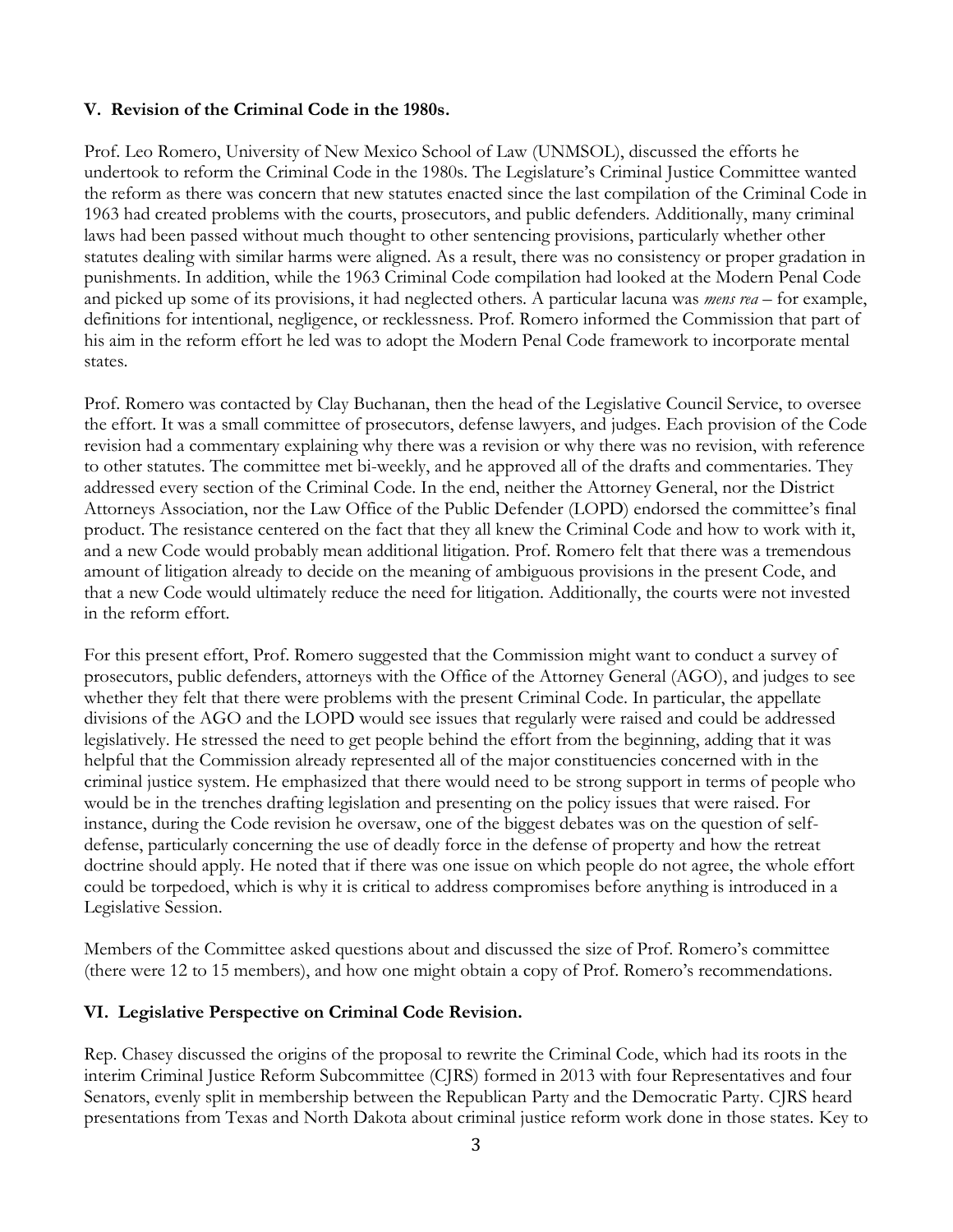these reforms was that it was important to lock up people who were a danger to the community, but to treat non-dangerous individuals in a different way. The advice from both states was to package the reforms in one legislative vehicle, where the compromises were worked out in advance, rather than try to introduce reform measures piecemeal. The constant pressure in the Legislature, Rep. Chasey continued, was to make criminal laws tougher, despite ample research showing that this does not work as a deterrent to crime nor does it make communities safer. Rep. Chasey pointed out that the Legislature does not have the capacity or expertise to rewrite the Criminal Code, so she is glad that the Commission can undertake the task.

Rep. Antonio Maestas noted that CJRS represented the first time the minority party was able to chair a committee, which underlined its bipartisan nature. He hoped that a Criminal Code revision would prioritize violent crime over non-violent crime. The NMSC was well-positioned to do the work, he said, and could build on reform the Legislature had already accomplished. He suggested looking at whether more tiers for crimes were needed, for example in the homicide statutes, and that the state should consider moving away from special penalties and have all crimes in a dedicated tier. Other areas worth examining were DWI homicide; child pornography laws, especially possession versus manufacture; mandatory time; firearm enhancements; and crimes that are in statutes outside of the Criminal Code, such as reckless and careless driving and crimes involving livestock or gambling. Additionally, a *mens rea* component is needed for all crimes. He also suggested that a reform effort examine good time credit, especially the separate tiers for serious violent offenses. He noted the importance of Executive Branch leadership in this effort, especially as New Mexico has a citizen legislature; and the importance for the revision effort to have a cross-section of the criminal justice system, as the NMSC has.

Prof. Scott England, UNMSOL, discussed his experience working as a staff attorney for the Illinois Criminal Code Rewrite and Reform Commission. Similar to the effort led by Prof. Romero in New Mexico, two volumes of a rewritten criminal code were produced, with case references and commentary, but the final product was never considered by the Illinois Legislature. In Illinois's case, the Legislature was not engaged in the process. He recommended using a Legislature-backed process, with clear guidelines regarding the scope of work. He also recommended identifying political obstacles early and developing strategies to address those concerns, and engaging stakeholders throughout the process. He opined that the NMSC was the perfect home for this project. He also discussed the New Mexico Criminal Code in general. In 2000, Northwestern University conducted a survey of criminal codes in the various states, and New Mexico's ranked 41<sup>st</sup>. The code New Mexico drafted in the late 1950s/early 1960s had access to the work being done with the Model Penal Code, but did not avail itself of that work. Of particular note is that the general provisions of the New Mexico Criminal Code are particularly lacking in substance, for example missing causation, culpability, justifications, excuses, duress, entrapment, or a general justification of self defense, defense of others, or defense of property. If these items are not part of the Criminal Code, these doctrines will be developed by the courts. In addition to these problems with the general provisions, there are problems with various offenses themselves and the ways they are graded, with inconsistencies, redundancies, and ambiguities. He concluded that he was glad the NMSC was undertaking this work, and he hoped that in the end New Mexico would be seen as a leader in criminal justice reform in the country.

Matt Garcia, General Counsel for the Governor, informed the Commission that the Governor was interested in this effort, and that in particular the Governor would like to see that the Criminal Code did not penalize things like addiction, and that it would address gun issues. He hopes that someone from the Governor's office will be involved in the effort as it moves forward.

Members of the Commission asked questions about and discussed whether traffic offenses should be removed from criminal processes, as is done in other states; allocation of resources in the criminal justice and behavioral health systems in support of reform; the involvement of the Legislative Finance Committee; involvement of legislators in the effort; the importance of behavioral health services to address recidivism;